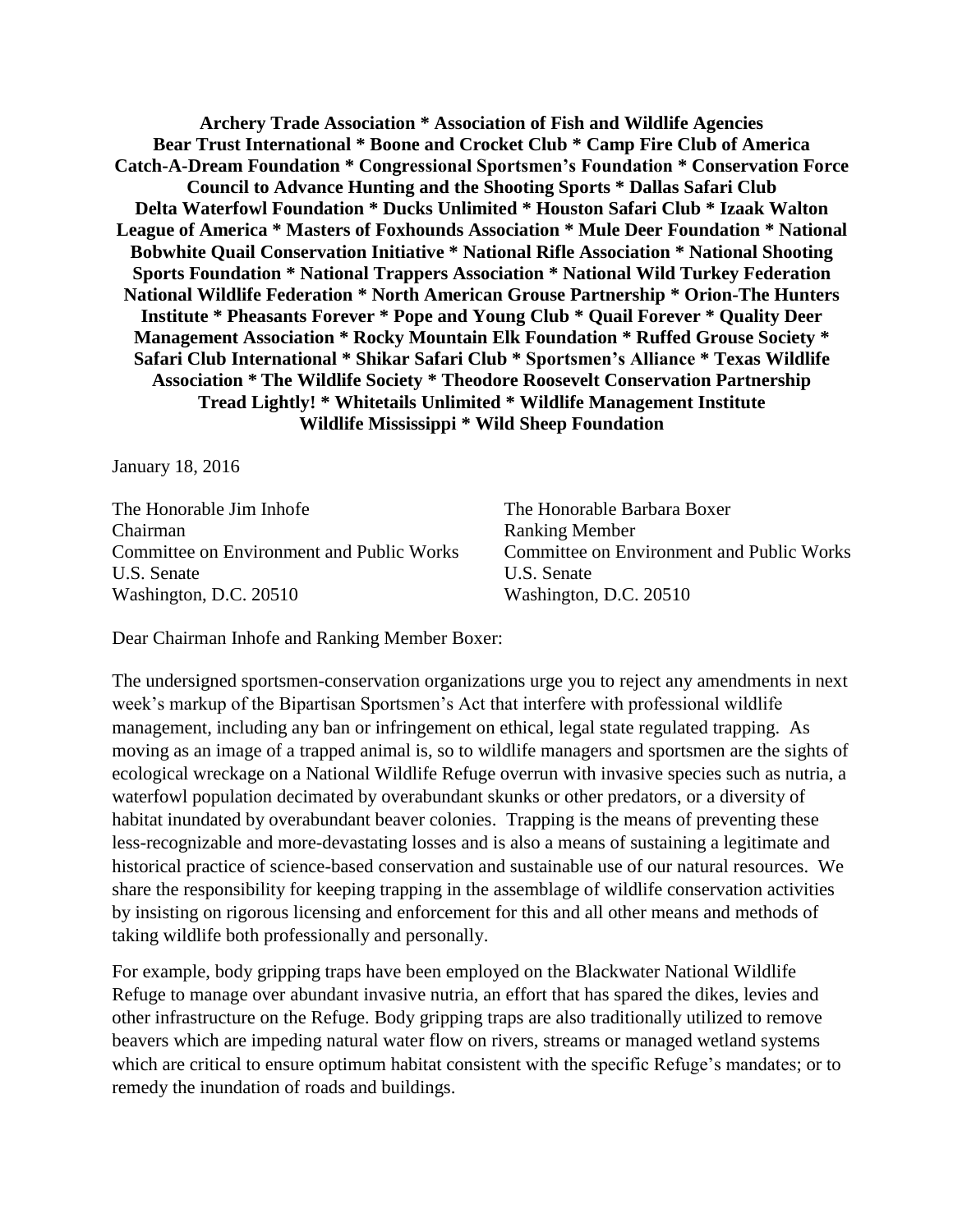Furthermore, the use of body gripping traps is a very well-regulated activity by state fish and wildlife agencies and the USFWS. Refuge staff commonly employ professional trappers to conduct very specific wildlife management tasks to help meet the refuge's mission and wildlife management needs. This also makes federal lands available to the public for wildlife-associated recreation.

In 1997, the United States and the European Union signed an agreement on humane standards for trapping of furbearing animals which represents a binding international treaty commitment of the United States. Concurrently, an agreement was reached between Canada, Russia and the EU. The Agreed Minute on International Humane Trap Standards (AIHTS) continues to identify humane methods for the capturing of furbearing animals. To assist the United States in fulfilling its commitment made under Agreed Minute, the Association of Fish and Wildlife Agencies together with its state fish and wildlife agency members and federal and Canadian partners have completed 23 species specific Best Management Practices (BMPs) that promote trapping methodologies that comply with the accepted international humane trapping standards. The BMPs are supported and promoted by the Association's state fish and wildlife agency members, who have regulatory authority over trapping, and our conservation community to encourage the use of BMPs' sciencebased trapping methodologies that are proven to meet animal welfare standards.

While we share your desire to promote the most humane methods of take for any species, we believe that the negative consequences of banning body gripping traps on National Wildlife Refuges would far outweigh any potential benefits. For these reasons, we respectively request that you strongly oppose any attempts to amend the Bipartisan Sportsmen's Act in a manner that would ban, prohibit or restrict trapping or undermine state fish and wildlife agencies' authority to regulate trapping.

Thank you for your consideration of this request and your continued service on behalf of sportsmen -conservationists.

Sincerely,

Archery Trade Association Association of Fish and Wildlife Agencies Bear Trust International Boone and Crocket Club Camp Fire Club of America Catch-A-Dream Foundation Congressional Sportsmen's Foundation Conservation Force Council to Advance Hunting and the Shooting Sports Dallas Safari Club Delta Waterfowl Foundation Ducks Unlimited Houston Safari Club Izaak Walton League of America